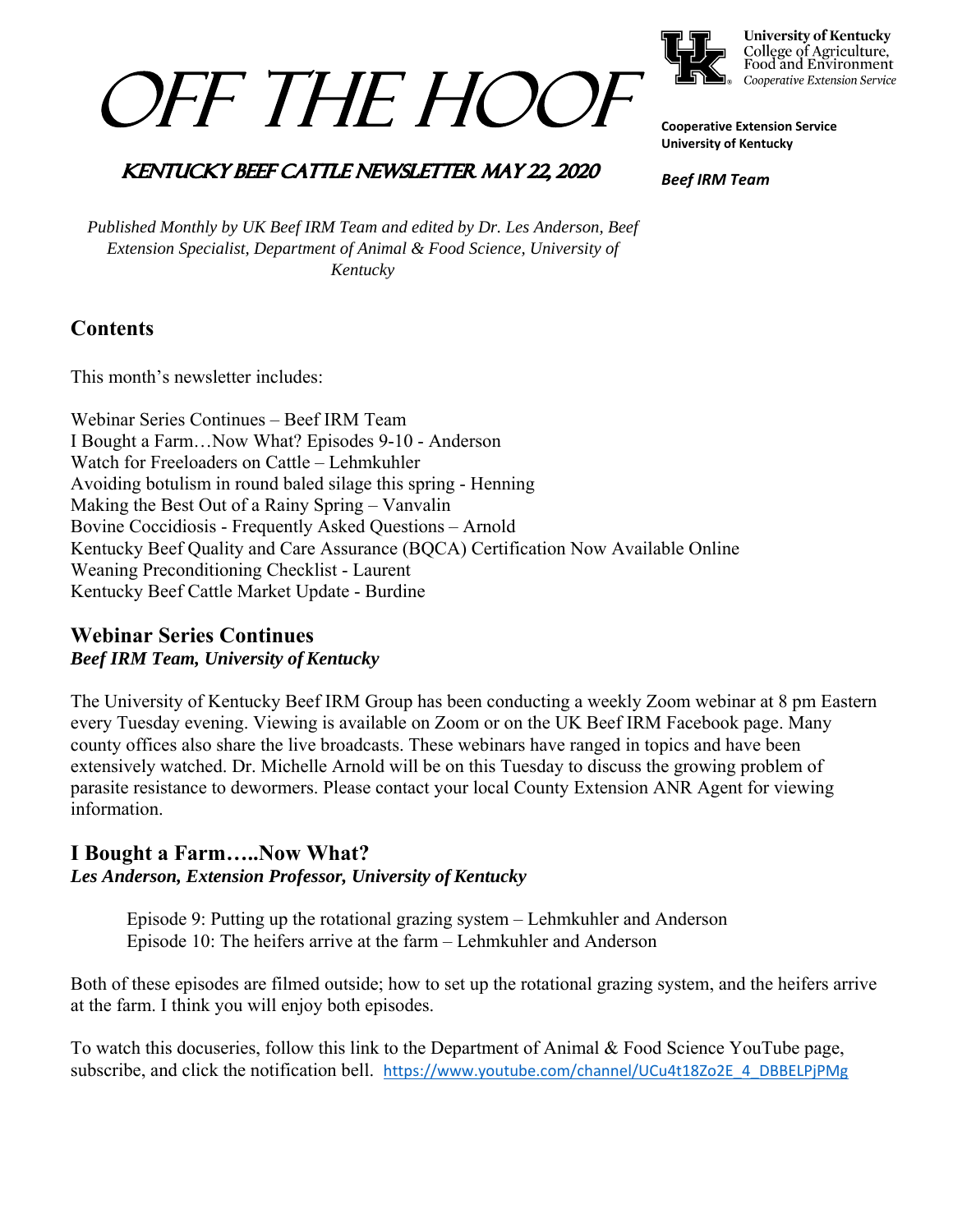# **Watch for Freeloaders on Cattle**  *Jeff Lehmkuhler, PhD, PAS Associate Extension Professor, University of Kentucky*

In February at the Mid-South Stocker Conference we had Dr. Strickland provide an update on the Asian longhorned tick (*Haemaphysalis longicornis*). Last week while on a conference call with two colleagues in North Carolina we got talking about this new pest which first appeared in 2017 on sheep in New Jersey. It has since been found along the east coast from Connecticut down to North Carolina and as far west as the northwest corner of Arkansas. My NC colleagues have seen it more than we have to date, but with the cattle influx we have it is only a matter of time before it starts showing up more I fear. This tick was found in Kentucky last year already. I would encourage those of you bringing in cattle from the eastern states, particularly Virginia, West Virginia, North Carolina, New York and east Tennessee, to quarantine and thoroughly look over the animals for ticks before turning them in with other livestock.



This tick is unique as it is parthenogenic meaning females reproduce without males. A mature female tick will feed on a host, drop off the host and lay **1,000-4,000 eggs** in the litter on the ground. These eggs hatch and the six-legged larvae quickly find a host to feed upon. After feeding they drop off the host to molt into the nymph stage within two weeks. The nymphs find another host, feed for 3-8 days and drop off the host to molt into the adult stage. In about 3-8 weeks, the nymphs molt and emerge as eight-legged adult ticks. The adults will then search for a host to feed upon to restart the lifecycle. Thus, this is a three-host tick that can quickly replicate and infect a farm. The tick can go from egg to adult in six months or less. The tick is

not host specific and according to Dr. Strickland has been found on dogs, cats, foxes, raccoons, opossums, skunks, rabbits, groundhogs, goats, deer, elk, cattle, sheep, horses, chickens, geese, hawks, and **people**.

This tick does well in warm, humid climates. Temperatures in the mid-60's to mid-80's allow for rapid replication and development of the tick. The Asian longhorned tick (ALT) dwells in forest edges and pastures seeking hosts. This tick moves quickly up tall forage and animals. This tick will be commonly observed on the ears, tail head and between the rear legs of cattle. Kentucky provides an ideal climate and habitat for this invasive tick.

The Asian longhorned tick can transmit diseases to the host animal. In New Zealand and Australia, the tick has shown to transmit *Theileria annulata* that leads to theileriosis in cattle. Last year researchers found that ALT here in the states can transmit the parasite *Theileria orientalis* Ikeda genotype that can have severe impacts on cattle. The protozoa affects red blood cells and leukocytes leading to severe anemia and potentially death. Other pathogens found in ALT include those the can lead to babesiosis, Rocky Mountain spotted fever and anaplasmosis. However, studies need to determine if this tick can transmit these pathogens. Thus, this tick should be of concern not only for the health of the livestock but those individuals that are outdoors and may become a host for ticks. Use repellents (ie. DEET, picaridin, IR3535) and check yourself regularly for these freeloaders. View the following website for information on repellents that are effective for tick control and hours of duration for products: https://www.epa.gov/insect-repellents . For tick control on livestock, investigate common fly control products which contain pyrethroids and organophosphates and read the labels to ensure they provide tick control. Topical avermectin containing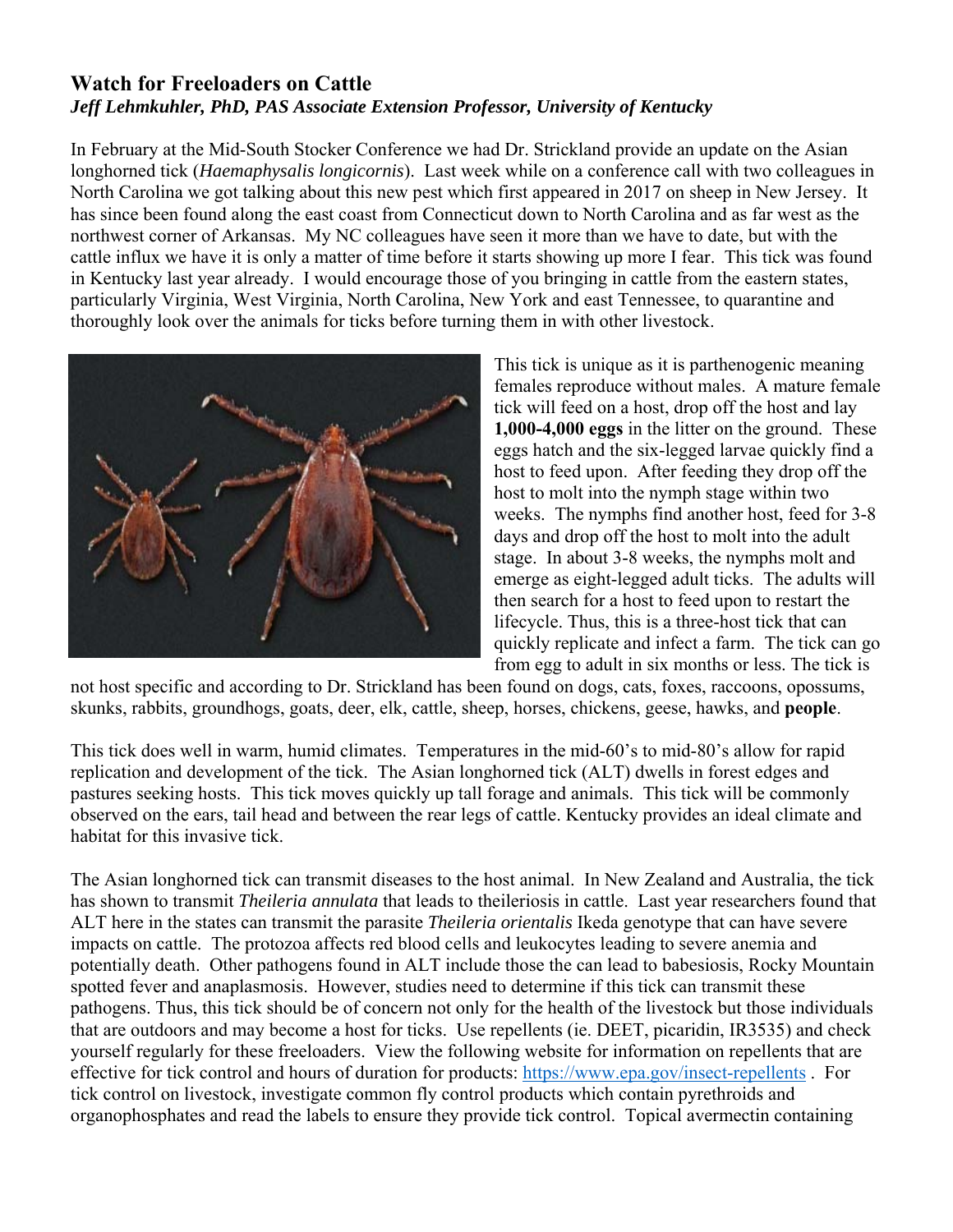products can also be effective for ticks. Ear tags impregnated with insecticides can also help reduce infestations. As with fly control, a combination of methods (ie. sprays, rubs, tags) will provide the best results.



Identification of ALT from other ticks can be difficult and require a trained eye. Examples of common ticks are shown below. However, to properly identify ticks, collect them and preserve them in an alcohol solution (greater than 70% is best). Record the location and host animal along with the date the tick was collected. Submit the ticks for identification to Dr. Jonathan Larson at the UK Department of Entomology. For additional information on this pest and others, be sure to check out the Kentucky Pest News.

Being informed is our first step in managing this new pest. If you need additional information on tick and other parasite control strategies, contact your veterinarian or local county Extension agent. Slow down and take some time monitor your cattle this summer periodically. Hopefully, this will also give you a bit of satisfaction seeing the cattle and reinforce why you do what you do to keep your cattle healthy and productive. Until I see you again, stay healthy.

Acknowledgments: Thank you to Dr. Ric Bessin, UK Extension Entomologist, with this article. Top view of a female Asian Longhorned tick in nymph and adult stage.

Source: cdc.gov/ticks/longhorned-tick/index.html

The images below show differences in common ticks with regards to markings, head shade, and body size. Source: cdc.gov/ticks/longhorned-tick/index.html

# **Avoiding botulism in round baled silage this spring**  *Jimmy Henning, PhD, Livestock Forage Specialist, University of Kentucky*

With baleage, moisture is everything. A recent cooperative research project between several agents, farmers and specialists found that moisture content is the biggest factor in getting good fermentation. While moisture is only one factor of many, it is the major determinant of the risk of clostridial fermentation and botulism.

Briefly good baleage should be cut at an early stage of maturity (for high fermentable carbohydrates), baled tightly at 40 to 60% moisture, wrapped with at least six layers of UV-resistant stretch wrap plastic, and kept anaerobic (by plugging any holes) until feeding. All of these are important, but you can do all of them right and still have problems if the moisture is wrong.

The moisture range for baleage is from 40 to 60%, and fermentation and pH drop are better in the wetter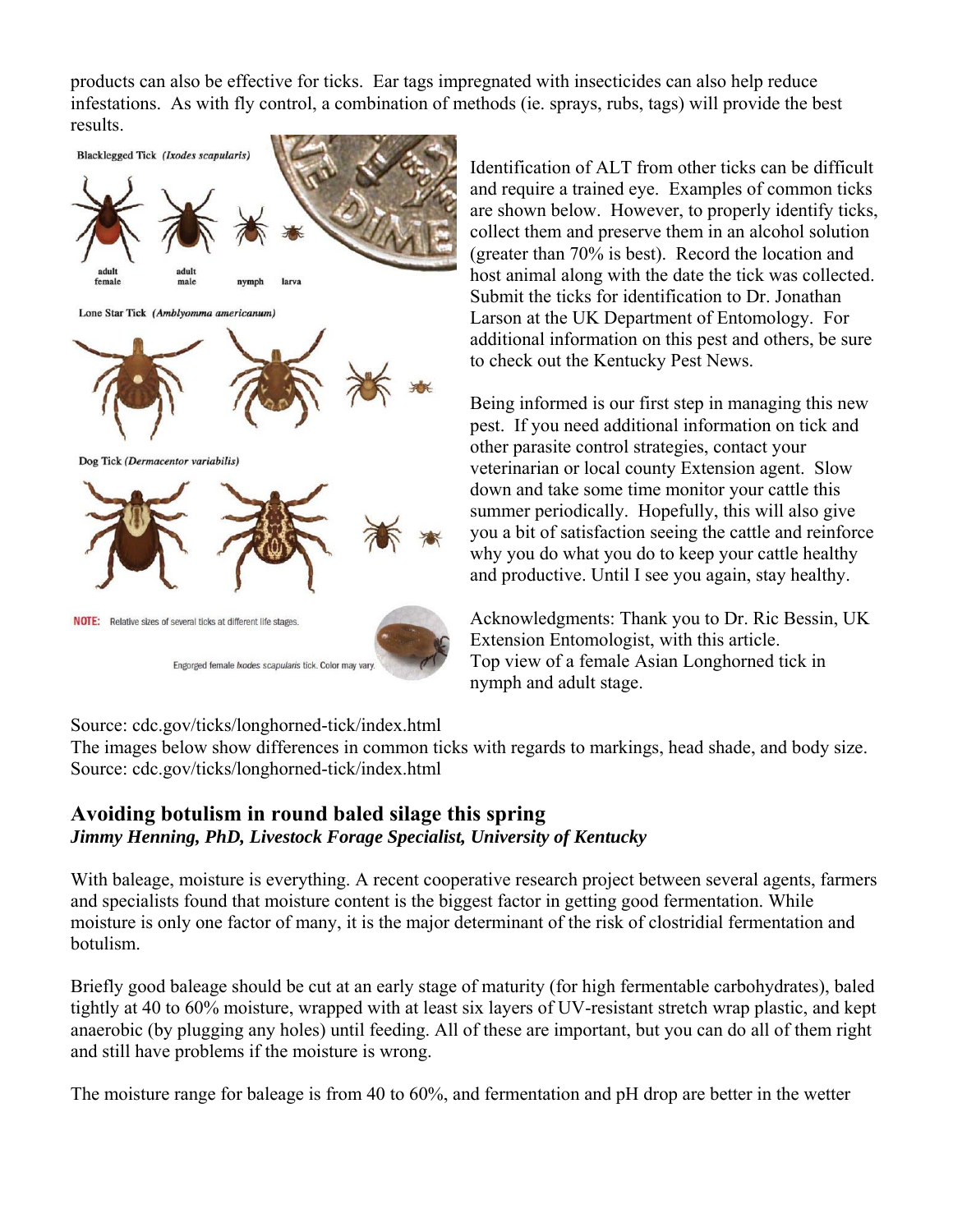

half of that range. Baling too wet is worse than baling too dry because baleage above 70% moisture greatly increases the risk of secondary fermentation by clostridial bacteria, and sometimes botulism.

If moisture content is everything, how do you know if fresh cut forage has wilted enough to make good baleage? Experience and research tell us that in spring it may take a day or more to reach 60% moisture and in summer, less than a day. Fresh forage is 80% MC, and actually dries pretty rapidly down to 60 to 65% after cutting if there is sun and some breeze. Estimating moisture in spring cuttings is a challenge, since rainy, overcast days are more frequent. In cool, overcast weather, it may take two or three days to reach 60% moisture.

For spring harvests, leave the swath wide for maximum solar radiation interception. Tedding after a few hours or the

next day can help to open up the swath for more air penetration. Given good sun, spring cuttings are usually ready for baleage the next day after dew dries. If you are in doubt, it would be a good idea to estimate moisture using one of the methods below. Going to the trouble of measuring moisture a few times will help you develop a sense of how fast forage is drying.

Estimating moisture content (MC) in the forage before baling can be done, but no method is both fast and accurate. Windrow moisture can be estimated by feel (the dishrag or twist test). In this method, take a handful of forage and wring it out or twist it as you would with a dishrag. If moisture can be expressed from the forage, it is generally above 65 percent moisture.

Pre-baling moisture can be determined by drying a chopped sample in a portable forced air dryer (Koster is a common brand). A microwave can also be used to dry the sample. These methods are accurate but slow. See UK publication AGR-235, *Baleage: Frequently asked questions* for more information on estimate moisture content using a microwave oven.

Electronic testers are available to estimate moisture in both the windrow and the bale. Windrow testers have proven highly variable because the methodology is hard to compress loose forage uniformly for testing by inserting the probe. If forage is already baled, probe-type moisture testers are now available that can work at the elevated levels used for baleage. Bale probes are generally more accurate than windrow testers. Remember that baling a little on the dry side is less likely to lead to clostridial fermentation. Just be sure to use at least six layers of plastic and repair any holes, especially in the first month of storage when most fermentation occurs.

We recommend testing baleage for forage quality and for the quality of fermentation at a certified, commercial laboratory. These tests are typically separate analyses and will cost about \$50 per sample. At the very least, estimate bale moisture with one of the commercial probe-type moisture testers (Agratronix is one brand). If these probes indicate you are 65% MC or less, there is little damage of clostridial fermentation. Remember to patch any holes made with a probe or from other causes. Getting the moisture right in spring cut baleage is a challenge, but is certainly doable. It may require moisture testing in a forced air dryer or microwave, but getting the moisture right is the single biggest factor in preventing clostridial fermentation and botulism.

Happy foraging. *(First published in Farmer's Pride, May 8, 2020)*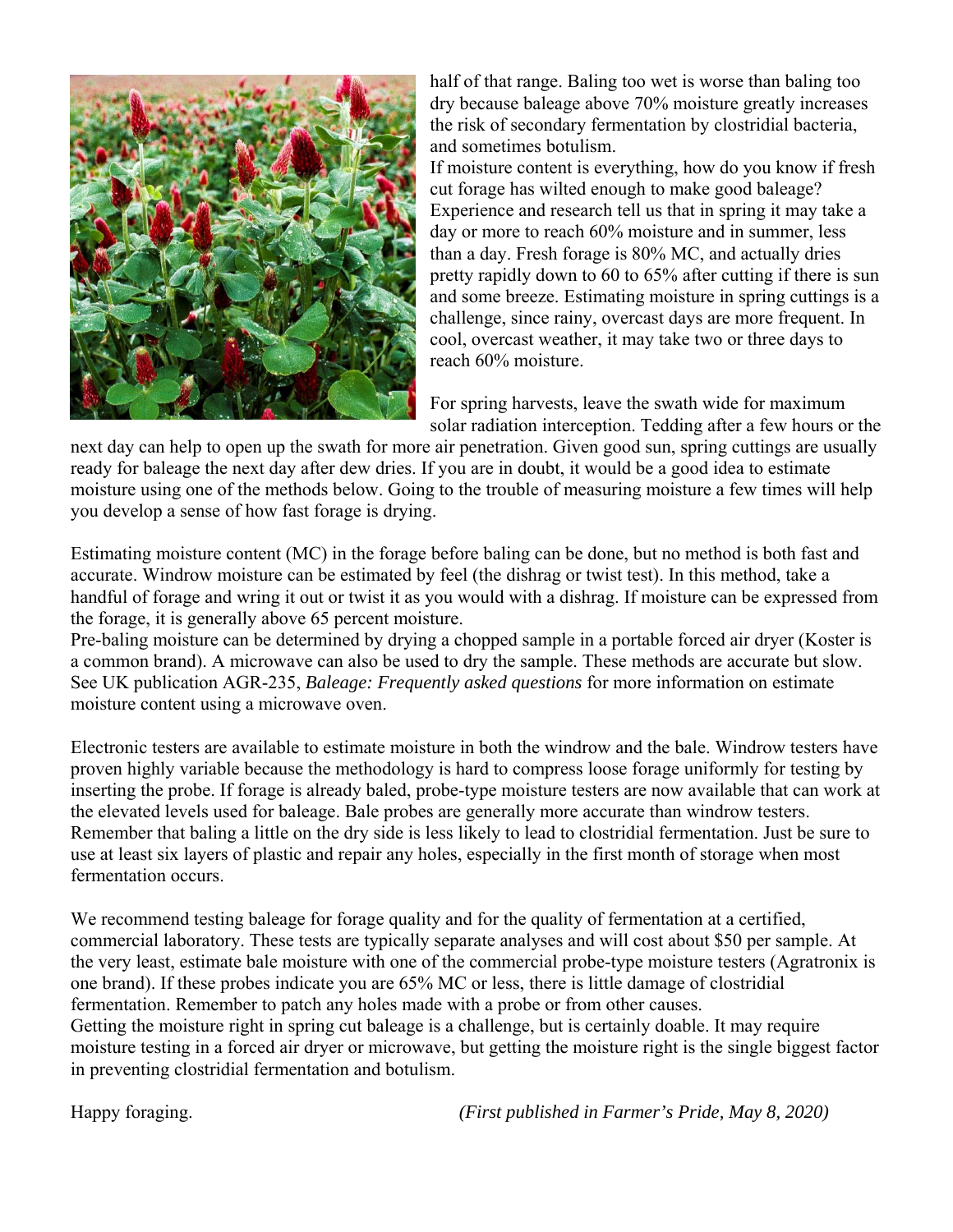# **Making the best out of a rainy spring**  *Dr. Katie VanValin, Beef Extension Specialist, University of Kentucky*

I don't know what it's like where you all have been, but here in Princeton it has been cool and rainy. I spent most of my childhood growing up in Michigan, and I told someone the other day just how much this spring in Kentucky reminded me of a Michigan spring…cool and wet. I know some folks enjoyed a stent of warmer and dryer weather a couple of weeks ago and were able to get out and get some first cutting hay made! That's great news, but if we missed that window, it's been a long couple of rainy weeks since then.

Now the secret to good hay is pretty simple, harvest the forage at just the right time to optimize forage quality and yield. This is one of those concepts that sounds simple in theory but is much more complicated in practice. This is especially true when mother nature is working against us instead of with us. As frustrating as it can be though, we all know mother nature is one of those things we just can't control. Fortunately, there are some things that we can control when it comes to optimizing the use of hay in our cattle production systems.

By delaying hay production, we know we are going to see a decrease in forage quality, meaning decreased energy and protein and increased fiber content. At times this decrease can be pretty significant. However, I'd rather see producers putting up hay with a bit more maturity then trying to put up damp hay that can mold or result in fire. So, while we can't control the weather conditions that might cause us to harvest a less than ideal quality forage, we can control how hay is stored and utilized in our feeding programs. Ideally hay should be stored under roof and up off the ground in order to maintain as much quality and tonnage as possible. If storing hay indoors is not an option, then consider using net-wrap instead of twine. Net-wrap can help to minimize storage losses. The only way to truly know the nutrient content of hay is to get it analyzed. Hays may look similar, smell similar etc. yet have very different nutrient contents. Always get hay tested before feeding! This allows for poorer quality hay to be fed to cattle with lower nutrient requirements such as mid-gestation cows, while reserving higher quality hay for cattle with increased nutrient requirements such as early lactation cows. This will allow for the greatest efficiency in providing supplemental nutrients.

When a 3-4 days window with no precipitation opens up, it will be tempting to rush to the hay field. However, be cognizant of the conditions on your farm. If you've had quite a bit of precipitation lately the soil can be saturated. Bringing hay equipment out in the field can create ruts and cause soil compaction which decreases soil fertility. Seek to do no harm, meaning it may not be worth getting to the hay field a few days earlier, if it means causing damage to the ground.

Another option for dealing with these damp conditions is to look at producing haylage. When forage is cut it contains  $\sim$ 70-80% moisture, for haylage the forage only needs to be dried down to  $\sim$ 65% moisture as opposed to  $\sim$ 16-18% moisture for dry hay. Haylage may not be practical for all operations, as spoilage can become an issue with fermented feeds. It is important to plan ahead when producing haylage to ensure you will be able to feed the ensiled forage out at a rate that minimizes spoilage. One way to adjust the rate at which you will need to feed haylage in bales is adjusting bale size, smaller bales means less tonnage would need to be fed out at once.

Here's to hoping some warmer and sunnier days lie ahead of us. In a world filled with things beyond our control, remember to focus on the things we can control. Now is the time we can make decisions in our harvested forage program that can either work with us or against us in the months ahead.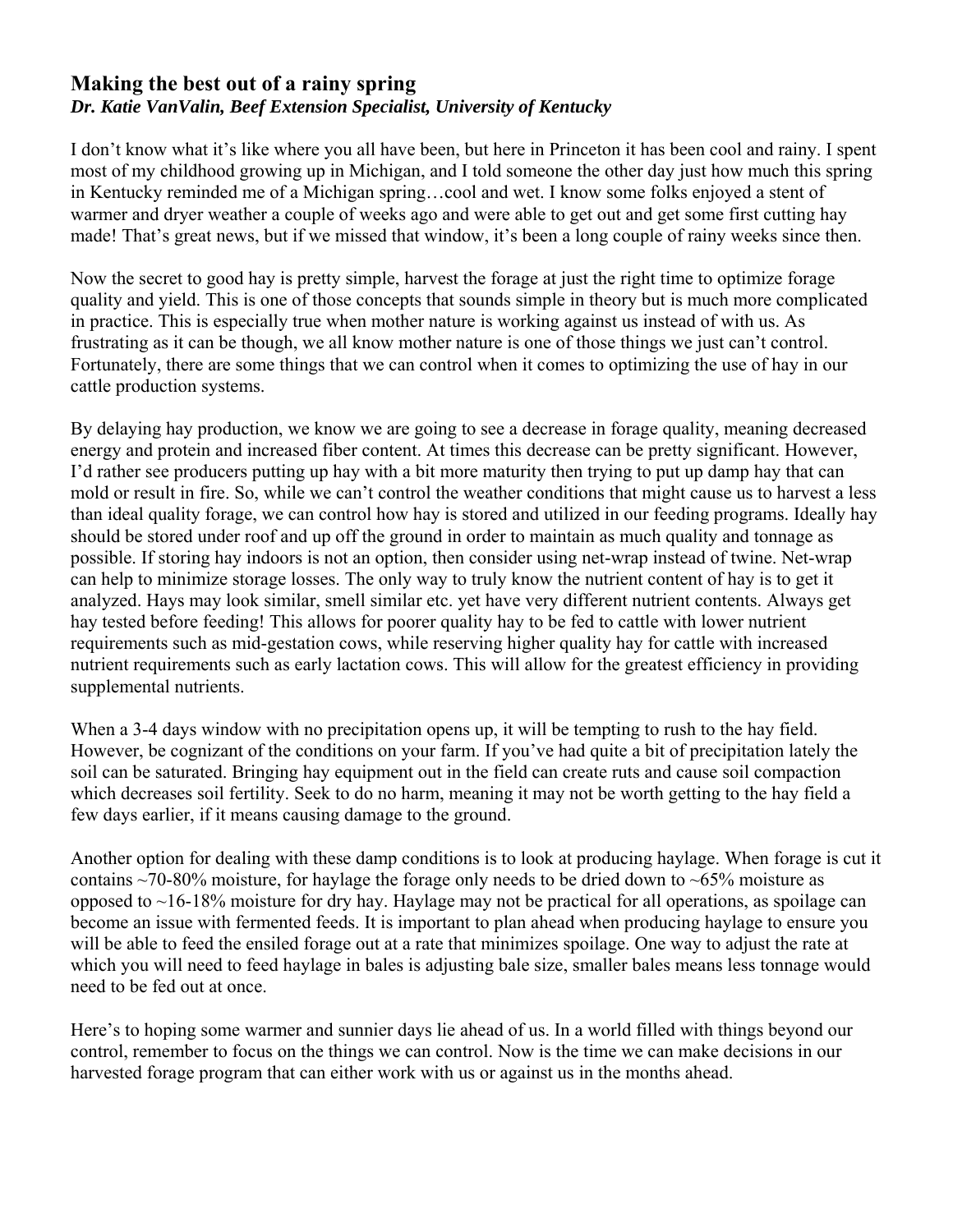# **Kentucky Beef Quality and Care Assurance (BQCA) Certification Now Available Online -** *Dr. Darrh Bullock, Kevin Laurent, and Becky Thompson, University of Kentucky and Kentucky Beef Network*

Starting June 1, 2020, the Kentucky Beef Quality and Care Assurance (BQCA) Certification is now available online. Producers can access the online BQCA program by visiting kybeefnetwork.com or http://afs.ca.uky.edu/beef/irm and clicking on "Beef Quality & Care Assurance". The Beef Quality & Care Assurance certification costs \$5 and can be paid online prior to the accessing the course.

This online process is similar to how in-person BQCA trainings are conducted. Producers must complete Module A - BQCA Overview, and two of the other modules: B – Genetics and Handling, C – Proper Equipment and Additional Cattle Handling, and/or D – Veterinary Diagnostics Lab. Each module contains a video that must be watched before completing the corresponding test. Producers have multiple attempts to achieve a passing score of at least 85%, for each test.

Upon successful completion of the course, your training will be processed by the Kentucky Beef Network and your BQCA training card will be mailed to your county Extension office at the end of each month. If you should need your BQCA number sooner, you can call KBN at 859-278-0899 or email at kbn@kycattle.org.

If a farmer cannot access the online course or wishes to wait until in-person trainings are available, and they had a valid BQCA number on March 1, 2020, their existing BQCA certification will remain active until live trainings are available again. These steps have been approved by the Governor's Office for Ag Policy staff for compliance in the CAIP program.

•••

The Kentucky Beef Network and University of Kentucky merged their Cattle Handling and Care Program with the National BQA program to create a new program, aptly named the Beef Quality and Care Assurance (BQCA) program. This program was implemented to raise awareness of practices that insure the proper handling and welfare of cattle while keeping farmers safe and continuing to supply healthy beef to consumers. In turn, this program enables beef and dairy producers to enhance their product, maximize marketability and strengthen consumer confidence.

The Kentucky BQCA program takes national BQA practices one step further to provide a holistic program for Kentucky producers, by adding a cattle handling and care component to the training model. Educational modules provide the best management practices for handling cattle and providing for their well-being, in addition to training on the core principles of BQA.

# **Bovine Coccidiosis-Frequently Asked Questions**  *Dr. Michelle Arnold, UK Veterinary Diagnostic Laboratory*

# *What is "coccidiosis"?*

Coccidiosis is a disease in cattle due primarily to two species of the protozoan parasite of the genus *Eimeria*, *E. bovis* and *E. zurnii*. It is an important cause of diarrhea, reduced weight gain and potentially death, due to the damaging effects in the intestinal tract. Coccidiosis can occur in calves ranging in age from 3 weeks to 6 months and older, but it is diagnosed most frequently at stressful times such as weaning or at entry to a feedlot. The appearance of diarrhea depends on the interaction of several factors including which species of *Eimeria* is involved and the level of exposure, environmental factors that affect survival of the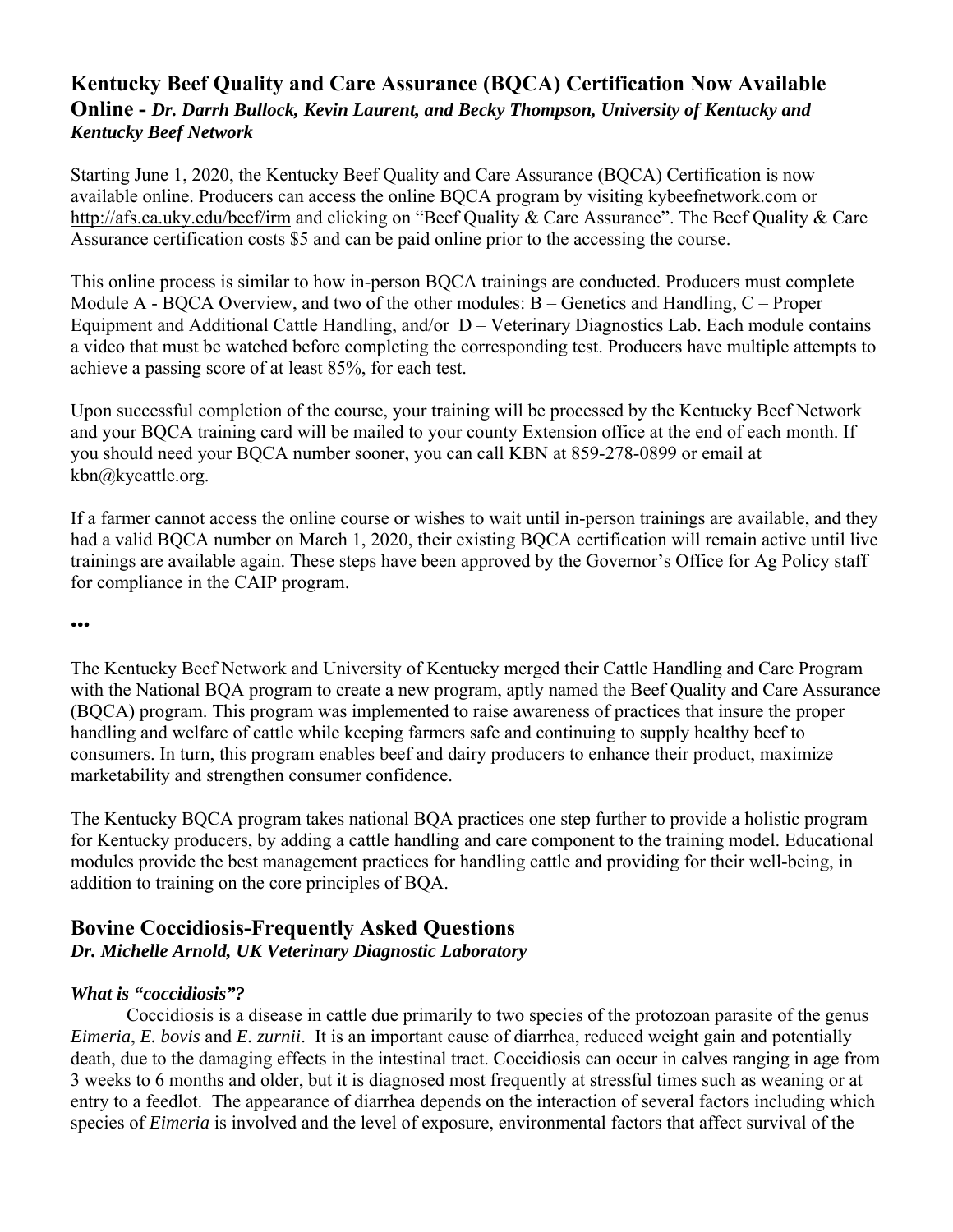organism, and associated stressors such as weaning, transport, poor nutrition or weather extremes. Of note, there are at least 13 species of *Eimeria* in cattle and many are considered nonpathogenic (will not cause illness).

#### *How is the organism transmitted?*

All bovine *Eimeria* have a fecal-oral transmission cycle, meaning the infective form of the organism (the "oocyst") is passed in the feces and consumed by other calves in contaminated feed or water. Coccidia are host specific so *Eimeria* species that infect cattle do not infect any other species of animal and viceversa. Calves infected for the first time shed the greatest number of oocysts (some can shed over a million oocysts per gram of feces) and can quickly create massive areas of contamination. Once the oocysts reach the environment, they "sporulate" within 1-4 days and can then survive weeks to months in the right conditions of moderate temperature and high moisture. Buildup is most common in areas where animals congregate or are crowded together, especially around watering and feeding facilities. However, direct exposure to sunlight and drying will kill the organism.

#### *What does a calf with coccidiosis look like?*

After a calf ingests sporulated oocysts, the organism begins a very complex reproductive cycle within the cells that line the calf's intestinal tract (see http://www.corid.com/Coccidia.html for a complete review of the life cycle) . When the reproductive cycle is finished and the newly formed oocysts are mature, they break open the intestinal cells and are released into the gut and passed in the feces. The time to onset of diarrhea after infection is 16-23 days. The damage to the gut caused by this phase is what causes the majority of problems. The most common sign associated with coccidiosis is diarrhea that often contains red blood, mucous and shreds of intestinal lining. Calves often strain and some calves actually can prolapse the rectum with excessive straining. Milder cases may have watery or soft stools, depressed appetite, rough hair coats and poor growth. The disease can range from self-limiting infection in which calves require no treatment, to severe infection with rapid death. Calves that recover from severe infection may have permanent scarring in the gut and never grow well. Coccidiosis should always be considered a "herd disease" rather than an individual calf problem because *Eimeria* spread quickly within a group after just a few life cycles of the parasite. Healthy animals are generally immune to the disease by 1 year of age but serve as a reservoir to younger stock.

#### *How is the disease diagnosed?*

Observation of diarrhea, especially with red blood present, raises the suspicion of coccidiosis. Fecal samples may be collected and analyzed for *Eimeria* oocysts, with 5000 or more oocysts per gram of feces considered important. Diarrhea may develop before oocysts are detected in the feces so fecal samples from multiple animals should be gathered when attempting to confirm the diagnosis. A rare form of the disease known as "nervous coccidiosis" causes neurologic signs of tremors and convulsions and has a high mortality rate of 80-90%. These cases are diagnosed most often at necropsy.

#### *Is there a treatment available?*

In cattle, once the oocysts are detected in the feces of a calf with diarrhea, a majority of the intestinal damage is already done. However, treatment can still have a beneficial effect, especially regarding spread to the rest of the herd. Amprolium (Corid®) is licensed in cattle for therapeutic treatment when given for 5 days at 10 mg/kg body weight and can be used for prevention at a dose of 5 mg/kg of body weight for 21 days. Amprolium is a "thiamine analogue" and it is taken up by the coccidia in place of thiamine, thus interrupting several critical metabolic steps in growth and reproduction. Corid® is available as an oral solution, a pelleted feed additive, or as a soluble powder. It is important to observe the correct dose and length of treatment because too much amprolium can result in polioencephalomalacia or "brainer" calves. Talk with your veterinarian for more information.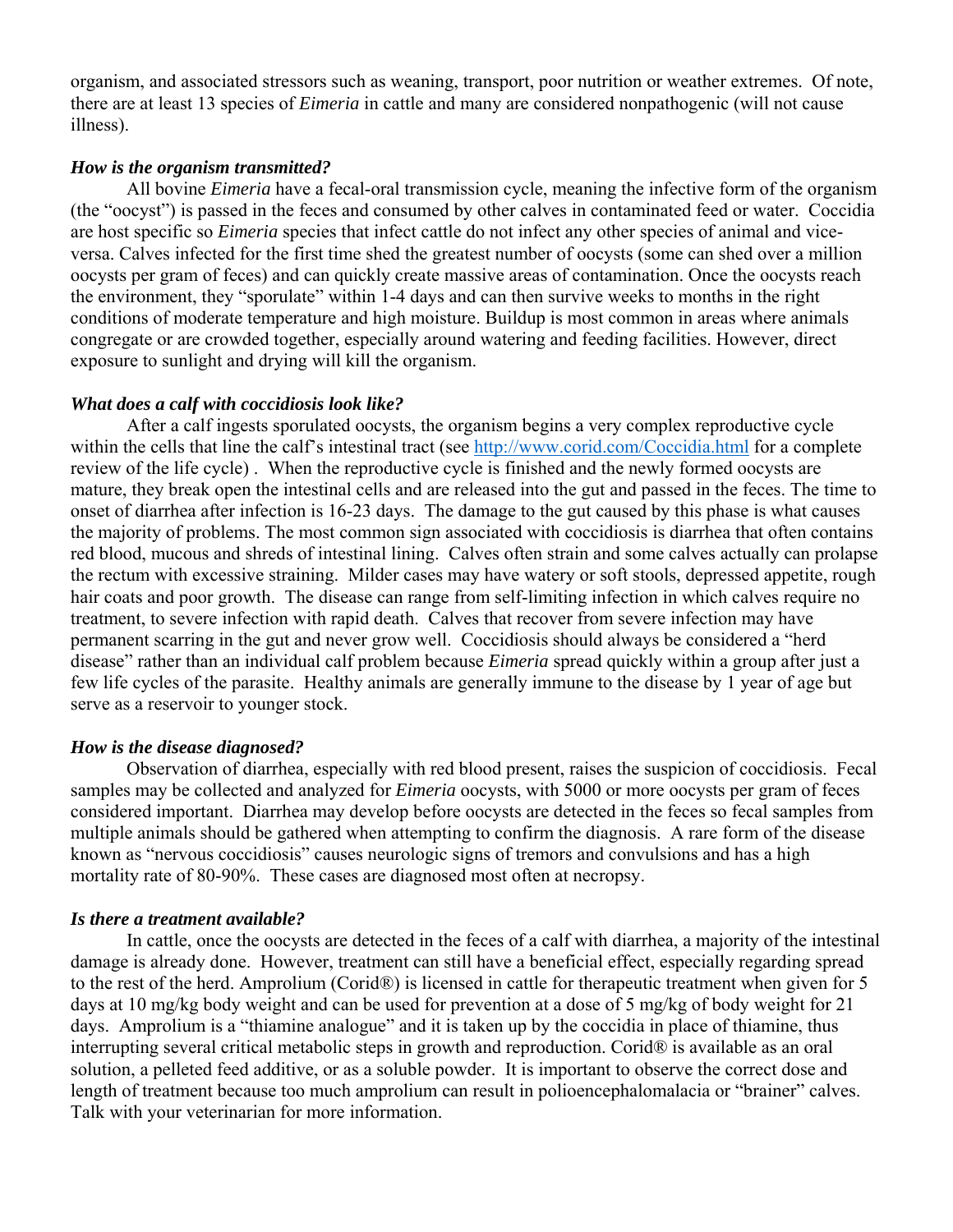Sulfaquinoxaline administered as a 0.015% solution in water, is also approved as a treatment in cattle at 10- 20 mg/kg body weight for 3-7 days. Sulfas interfere with the synthesis of folic acid, an essential requirement for reproduction in the life cycle of coccidia. Can coccidiosis be prevented?

Prevention is far better than treatment since production losses and permanent gut damage in a proportion of calves is guaranteed once diarrhea is observed. Effective coccidiosis control does not require complete elimination of the organism. Instead, consumption of low numbers of oocysts are beneficial because it permits development of immunity which is protective when challenged with future infections. Minimizing stress and environmental contamination while optimizing nutrition will help limit the progression of coccidiosis. However, where environmental control is not adequate (for example, a crowded dry lot) and when times of elevated stress are expected (calves at weaning), effective drugs are available to prevent coccidiosis.

The most commonly used drugs to control coccidiosis are the ionophores, specifically lasalocid (Bovatec®) and monensin (Rumensin®). They are highly effective against the early developmental stages in the life cycle and are easily administered in feed or mineral. Decoquinate (Deccox®) is a "quinolone coccidiostat" that is approved to be administered at 0.5 mg/kg body weight for at least 28 days for prevention of coccidiosis.

# **Weaning Preconditioning Checklist Kevin Laurent, Beef Extension Specialist, University of Kentucky**

Weaning and preconditioning calves prior to marketing can reap economic benefits at sale time. Since preconditioning periods are short in length, there is no time for calves to have a "bad day". Following is a checklist for successful weaning and preconditioning.

# 1. **Prepare calves for weaning**

- a. Castrate and dehorn prior to weaning best if done prior to 3 months of age.
- b. Introduce calves to dry feed/concentrate this could be done 2-3 weeks prior to weaning by either creep feeding or simply pouring feed on the ground or in troughs out in the pasture 3-4 times per week. Calves will learn to eat from mom.
- c. If calves have never drank from a water trough, consider locking cows and calves into the weaning pen area overnight a time or two prior to weaning so calves can become familiar with water troughs.
- d. Determine your preconditioning health program. Consult with your veterinarian about whether any vaccines or dewormers should be given pre-weaning.

## **2. Prepare your facilities**

- a. Make sure your weaning pen can handle bawling calves. Consider running an electric wire nose high on the interior of the pen. If fenceline weaning, run an additional hot wire on the cow side of the fence.
- b. Make sure you have adequate feed bunk space so all calves can eat at once.
- c. Make sure water troughs are clean and accessible to the calves.

# **3. Plan your feeding program**

a. **First week**: Offer high quality, soft leafy grass hay (not pure alfalfa or clover) either unrolled or flaked out in bunks. Keep an ample supply of hay in front of the calves at all times. Begin top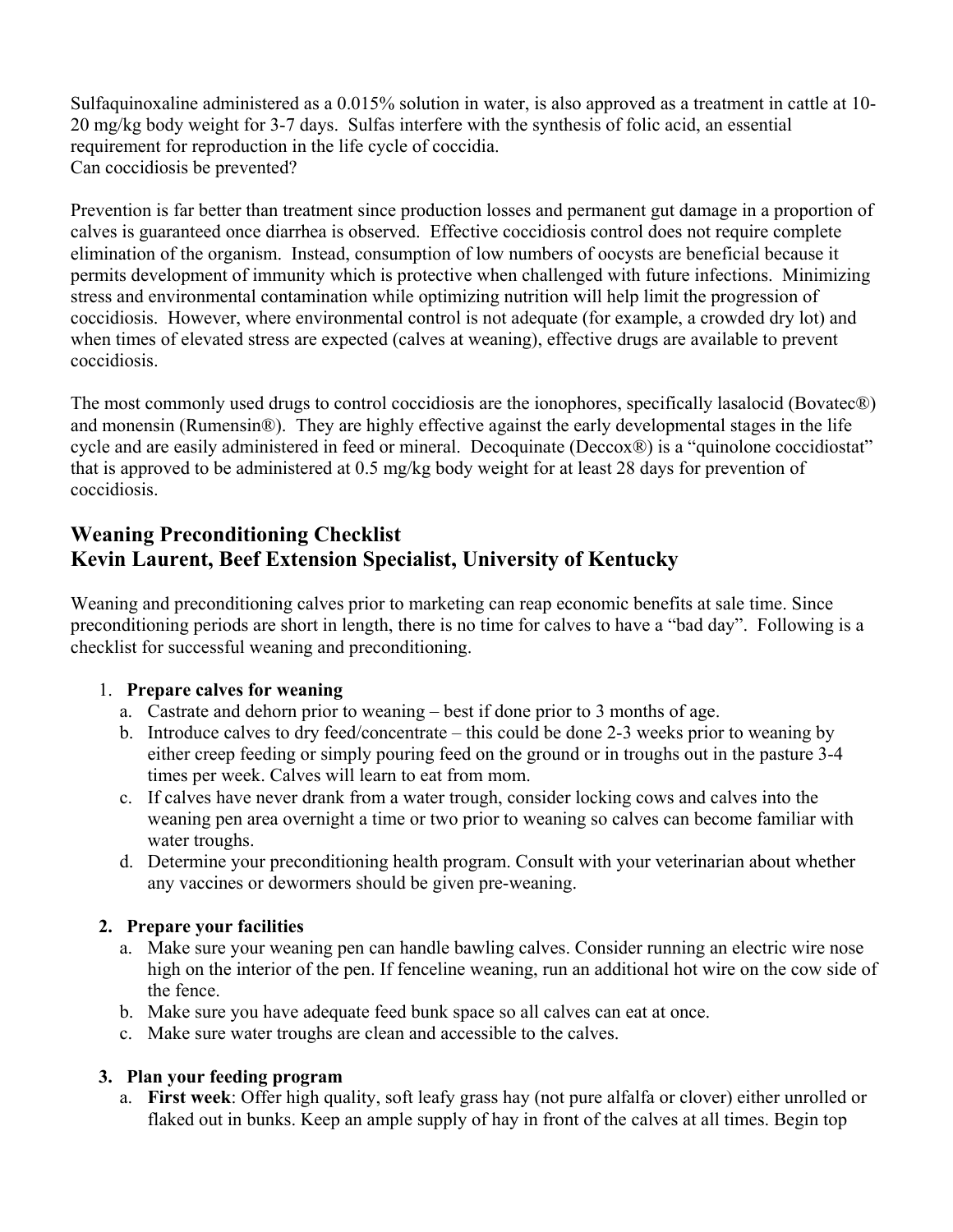dressing hay with a 14-16% protein concentrate dry feed. Calves should be fed dry feed twice a day and only the amount that they can clean up. Be careful not to offer too much concentrate at the beginning of the weaning period. As bawling and fence walking diminishes calves will begin to consume more concentrate and should be eating around 1% of body weight of dry feed by the end of the first week.

- b. **Remainder of the feeding period** depends on when you plan to market your calves. The goal should be to put 150 to 200 lbs. of pay weight gain on the calves economically without getting them too fleshy.
- c. **Example 1**: If you are weaning 60 days prior to marketing, calves would have to gain 2.5 lbs. per day plus an additional 5-6% more to cover shrink and reduced performance during the bawling period. In this case, the feeding program needs to target 2.7 lbs. per day of average daily gain to net an additional 150 lbs. of pay weight. Depending on forage quality, feeding 2-2.5% of body weight (10-13 lbs. of feed for a 500 lb. calf) of a 14% protein feed should achieve these gains.
- d. **Example 2**: If you are feeding for 120 days prior to marketing, average daily gains can be lower (2-2.5 lbs. per day) while still achieving total weight gain goals. In this case, the level of concentrate can be in the 1.5-2.0% body weight range (8-10 lbs. of feed for a 500 lb. calf).
- e. **Word of caution:** Forage quality becomes more important when level of concentrate is reduced. If you choose to feed less concentrate, make sure calves have adequate quality pasture or hay in order to maintain sufficient gains

## **PVAP – preconditioning enrollment checklist**

The Post Weaning Valued Added Program - Precondition (PVAP-PRECONDITION) is in its second year. This program is being offered through support of a grant from the Kentucky Agricultural Development Fund and is administered by the University of Kentucky and the Kentucky Beef Network. There are adequate funds are available this year for approximately 20 producers. This program is aimed at Kentucky cow-calf producers who have never marketed weaned calves. The objective of **PVAP-PRECONDITION** is to encourage cow-calf producers to retain ownership and capture added value from their investment in beef cattle genetics, facilities and improved management through diversified marketing strategies. Following is a checklist of procedures and expectations for producers interested in participating in **PVAP-PRECONDITION**:

## **Eligibility**

- Producers who have never weaned and preconditioned calves on the farm.
- Home raised weaned calves retained on the farm for 45-120 days prior to marketing.

## **Procedures**

- A site visit by the UK ANR Agent or KBN Facilitator and UK Specialist to inspect facilities to determine the suitability of a weaning pen, on farm feed storage, etc. will be conducted. This visit will include planning the weaning process and designing a proper feeding program.
- Work, weigh and wean the calves using CPH-45 or similar approved protocol. Begin the feeding program. Calves will be graded and valued at this time using current KDA market information.
- Market calves at a recognized preconditioned sale or outlet such as CPH-45, Red Tag, Yellow Tag, Farmers' Elite, etc.
- Complete required paperwork detailing beginning weights, feed and vet costs, and sales receipts. Producers must submit completed paperwork to receive a PVAP-incentive payment.
- Payment will be \$30/head (maximum \$1,000) for producers completing the program.
- Producers will receive a closeout report detailing the costs and returns of the project.

# **How to enroll**

**-** Contact your local county ANR Agent or KBN Facilitator to obtain an enrollment form.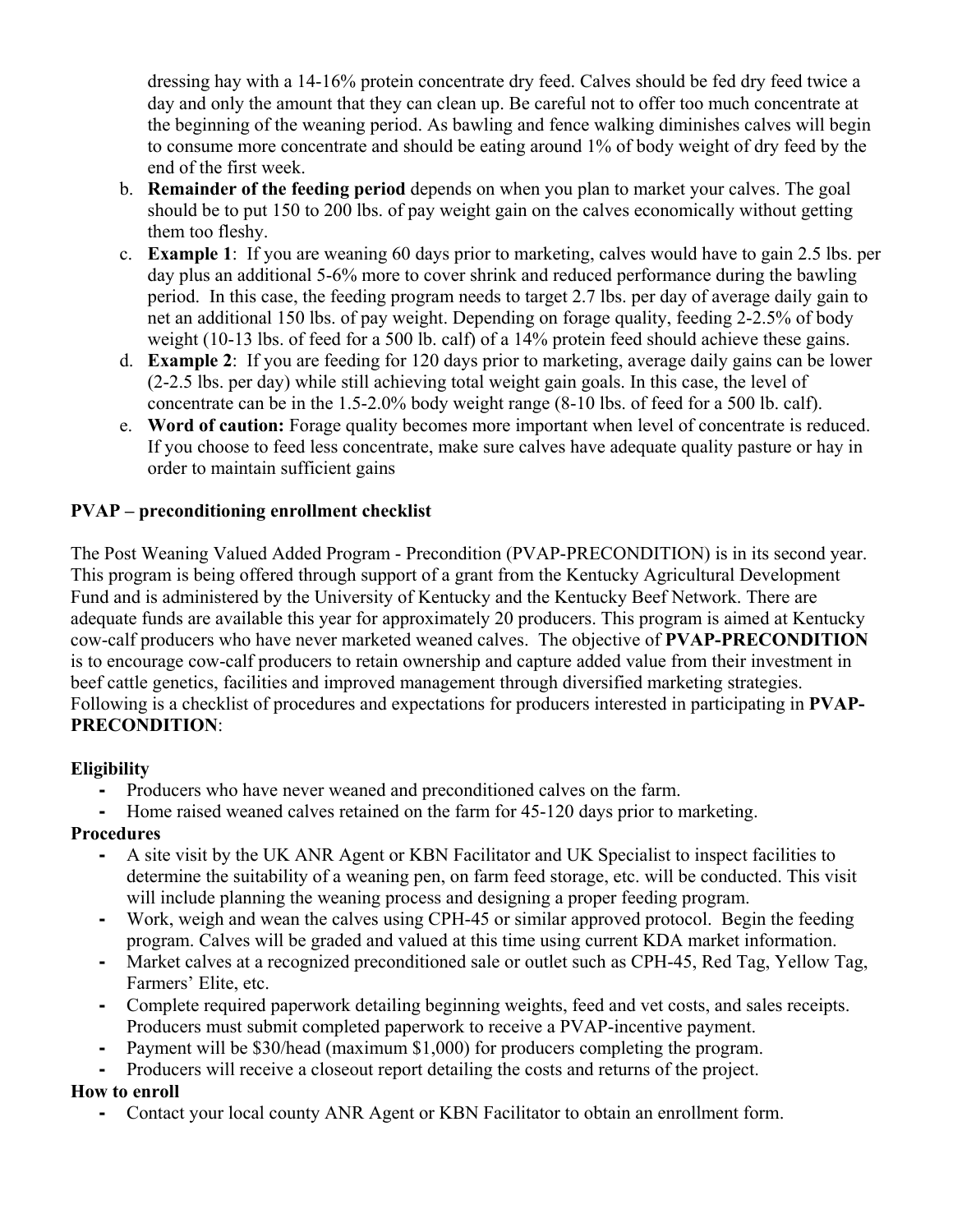**-** Upon returning the enrollment form a farm visit will be scheduled.

# **Kentucky Beef Cattle Market Update** *Dr. Kenny Burdine, Livestock Marketing Specialist, University of Kentucky*

Through the week, market reports consistently spoke of price improvement in Kentucky cattle markets. The combination of increasing slaughter at the national level and gradual reopening of the foodservice sector continues to slowly lead to improved prices for fed cattle. And, that general positive tone is spilling over into feeder cattle markets. Also encouraging this week was larger marketings at the state level, which were actually a little higher than last year. I don't want to read too much into that because I don't remember how Memorial Day fell last year. But, I am very encouraged that cattle runs have been closer to normal the last couple weeks and prices are continuing to steadily improve.

CME© feeder cattle futures actually lost a little ground this week with summer contracts closing, on Thursday May 21, 2020, in the upper \$120's and fall contracts in the low \$130's. CME© live cattle futures have been steadily gaining ground since late April; the June contract is well into the upper \$90's as I write this. However, this remains at a very significant discount to cash live cattle, which have traded in the \$117 to \$120 range so far this week.

On a state average basis, 550 lb M / L #1-2 steer calf prices increased by \$1-2 per cwt this week. The calf market has very slowly and steady improved since the end of April, despite the grass placement run being largely over. The state average price for an 850 lb M/L #1-2 steer increased by almost \$8 per cwt this week. There is no doubt that the market for heavy feeders has improved considerably, although I am afraid that price increase might be a bit misleading. The major increase was in the 800 to 850 lb range that I use as part of my 850 lb estimate. I always use the category without a descriptor like "fancy" or "value-added". But, for this week, that price was higher than the price for the "value-added" cattle in the same weight range. That may be accurate, but it is worth this short cautionary note (see figure 1).



**Figure 1: Feeder Steer Prices since the First Week of January** 

Source: USDA-AMS, Livestock Marketing Information Center, and Author Calculations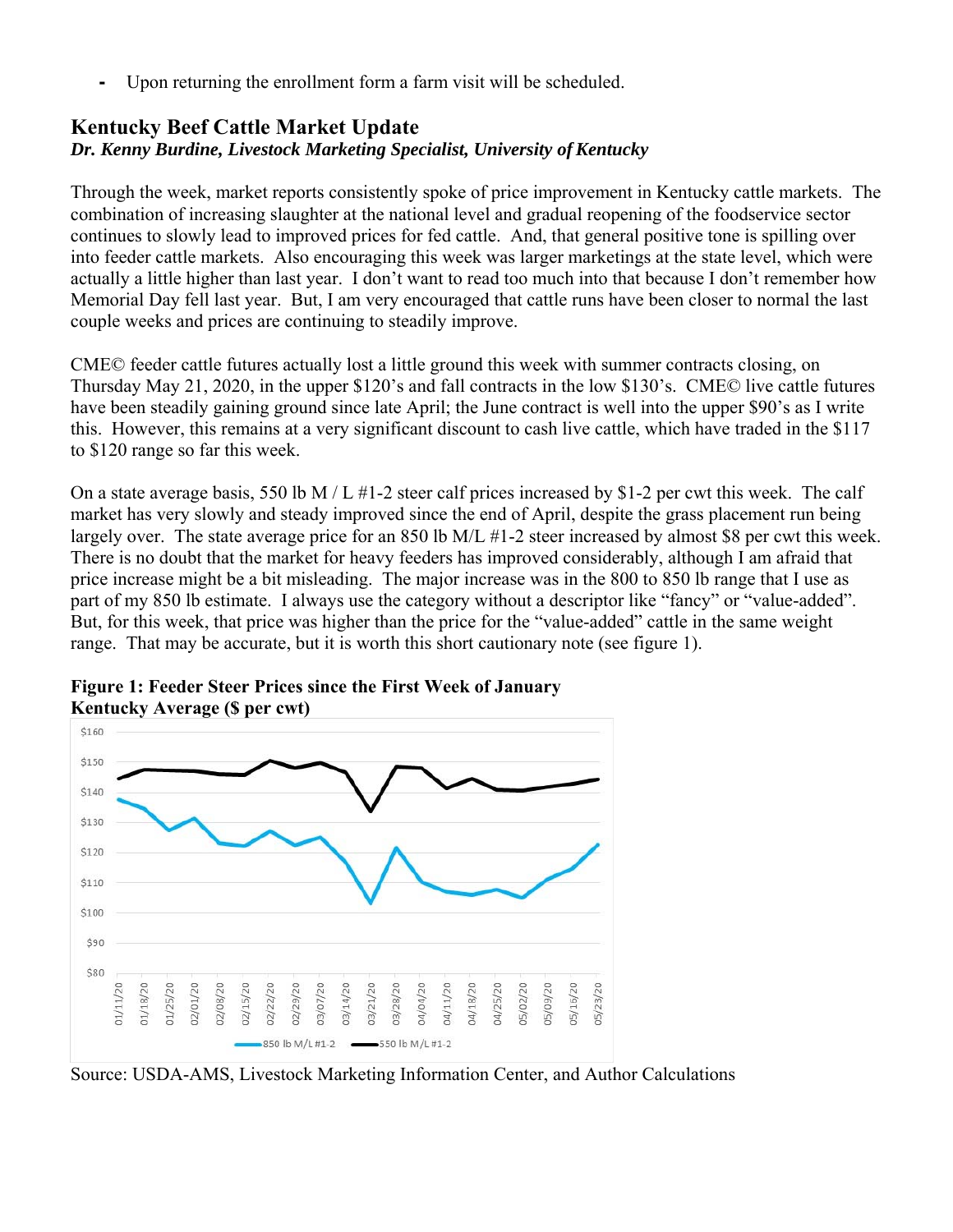Cull cow prices also continued their steady improvement this week. Medium dress, 80-85% boning cows broke \$60 per cwt on a state average basis for the first time since the last week of March. Before that, I actually have to go back to 2017 to find a week in this price series above \$60. Weekly prices for cull cows are shown in figure 2.



**Figure 2: 80-85% Boning Cow Prices since the First Week of January Kentucky Average (\$ per cwt)** 

Source: USDA-AMS, Livestock Marketing Information Center, and Author Calculations

Lastly, we did get specifics this week for direct payments to farmers from the Coronavirus Food Assistance Program (CFAP) and I am sure most of you are already familiar with the basic structure. Signup will begin on May 26<sup>th</sup> through local FSA offices and continue through August 28<sup>th</sup>. The easiest way to understand the direct payments is to think of two separate payments, although they will be paid out simultaneously if a producer qualifies for both. The CARES payment is made on a per head basis for cattle that were actually sold from January 15 to April 15, based on the cattle category they fall into. The CCC payment is much smaller, and is made on the highest level of inventory from April 16 to May 14. Table 1 reports payment rates by category. USDA has indicated that they will pay 80% of the payment rate initially and make additional payments later, up to the full rate, if sufficient funds exist.

USDA effectively drew a line in the sand on April  $15<sup>th</sup>$ . Producers who sold cattle during that 90 day window will receive the larger CARES payment on those cattle. Producers who did not sell during that time, but had cattle in inventory after that, will receive the smaller CCC payment rate on those cattle. This is true for cattle that won't be sold until fall and it is true of cattle that were sold on April  $16<sup>th</sup>$ . With the caveat that there are still some interpretational questions to be answered, I thought it might be worth walking through some likely Kentucky-oriented scenarios based on my reading of the final rule.

A winter backgrounder that sold cattle in the spring, prior to the April 15 deadline, would receive the CARES payment on those cattle. They would initially receive 80% of the \$139 per head, assuming the cattle weighed more than 600 lbs. A winter backgrounder that kept cattle past the April 15 date, would instead receive 80% of the CCC rate, which is only \$33 per head.

A fall calving cow-calf operator would receive the CARES payment on any calves, cows, or bulls they sold within that 90 day window. And they would receive the CCC rate on calves, cows, or bulls that were in inventory between April 16 and May 14. If they kept their calves past April 15<sup>th</sup>, which will be a significant